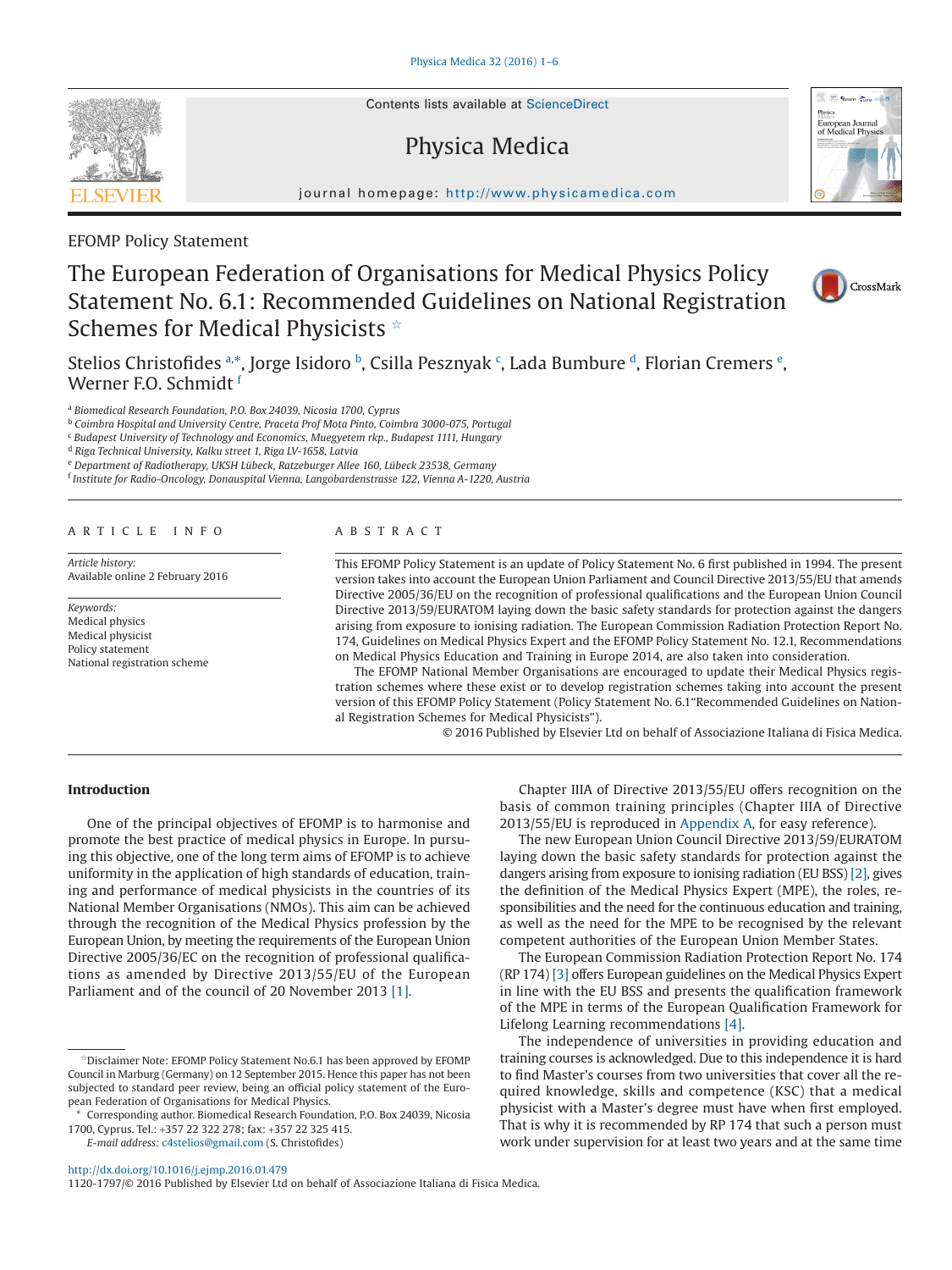must undergo the recommended clinical training. It is stressed that additional education is required during the clinical training to bridge the gaps between the education attained during the Master's course and that which is required according to the recommendations in RP 174. Therefore there is no European wide recognition at the educational stage due to the Bologna declaration. Recognition is possible after the clinical training stage, if at least one third of the European Union Member States agree to a "common training framework" and a "common training test" as specified in the European Union Directive 2013/55/EU in its Chapter IIIA.

As many terms are used worldwide to define the professional stage of a medical physicist (qualified, clinically qualified, specialist, expert and consultant) it is to be understood that in the European context, the title "Medical Physicist (MP)" is only to be used for individuals that have the training and education in compliance with the requirements in RP 174 (i.e. they are qualified to Master's degree level and have at least 2 years clinical training in their specialty of medical physics). See Appendix B for an explanation of the terms used.

A registration scheme, which is set up by a national law or by a national medical physics organisation on a voluntary basis, should register individuals that have achieved the level of MP. Based on RP 174, it is wise that a registration scheme also has a register (or list) for recently qualified medical physicists (at the Master's or equivalent level) and has a procedure (or system) in place, by which it assesses their qualifications and identifies their gaps in knowledge, skills and competence. A procedure (or system) should also be in place that assists these medical physicists to enrol in a residency programme or undergo apprenticeship for the required period of time to fulfil the requirements to be registered as an MP in their particular field of interest, based on their identified gaps.

A national registration scheme should also have a continuous professional development programme to assure that the registered MPs maintain their competence to remain on the register.

Furthermore, it is advisable that a national registration scheme has a procedure (or system) in place to attest to the advanced knowledge, skills and competence that an individual must have in order to be recognised by the relevant national competent authority as an MPE in a particular specialty of medical physics. Only the relevant national competent authority can then have a register for the recognised medical physics experts. Such a registration scheme should also have a procedure for continuous professional development to ensure that the registered individual MPEs maintain their competence to remain on this register.

In some Member States the above two registration schemes can be one and the same, if allowed by the national law, or through an agreement between the national medical physics organisation and the relevant national competent authority.

This policy statement is based on the requirements and recommendations of the above European Union documents. The EFOMP National Member Organisations (NMOs) are encouraged to bring in line their voluntary national registrations schemes, where they already exist or to set up their registration scheme, in line with these recommendations. Where the registration scheme is run by an independent organisation that was set up by law, relevant amendments to the law should be encouraged.

#### **Aim and objectives**

The two principal objectives of a Registration Scheme for medical physicists are:

(1) To protect the health, wellbeing and safety of patients, staff and members of the public by ensuring medical physicists are competent to act or give advice in their field of expertise. (2) To ensure that the medical physicist continues to advance the physical sciences in their application to the prevention, diagnosis, therapy and control of illness, disease and disability through the requirement to participate in a continuous professional development (CPD) scheme in order to maintain their registration.

The aim of this policy statement is to encourage the EFOMP NMOs, where a statutory registration scheme does not exist, to:

- (a) Update their medical physicist's registration scheme in line with the recommendations of this Policy Statement, where they already exist.
- (b) To set up a medical physicist's registration scheme in line with the recommendations of this Policy Statement where they do not exist.
- (c) To have their medical physicist's registration scheme recognised by EFOMP.

The registration schemes can be either statutory or indicative (i.e. voluntary) but must satisfy the general criteria laid down by EFOMP if they are to be recognised by EFOMP and eventually by the European Commission, thus ensuring the free movement of medical physicists across the European Union.

Where a Member State has a statutory registration scheme for medical physicists and/or Medical Physics Experts (i.e. operated through a regulatory authority), EFOMP will normally automatically recognise such schemes.

### **Benefits of a recognised registration scheme**

There are benefits of a recognised Registration Scheme for all parties:

- (1) For the patients, the major benefit is the protection afforded by their care being provided by medical physicists whose ability has been independently assessed as being at an appropriate level.
- (2) For the medical physicist, freedom of movement is facilitated since EFOMP can confirm that the necessary training and practical experience have been acquired.
- (3) For the NMOs and National Societies, knowledge of the number of registered medical physicists will help in discussions on training requirements and staffing levels in their own countries.
- (4) For EFOMP, the overall picture will be of value in discussions with the European Commission, the IAEA, the WHO and other international organisations on the harmonisation of standards at an appropriate level. EFOMP will also be in a position to press for formal regulated recognition of the profession.
- (5) For the European Commission, it is a means for facilitating free movement of medical physicists across the European Union.

## **Recommendations**

According to the Qualifications Framework of the Medical Physics Expert in Europe [\[3\]](#page-5-2) it is possible to recognise three stages in the professional development of a medical physicist. A national registration scheme should include procedures (or systems) that cover all the three stages of the Medical Physics profession:

(A) Educational stage (when someone achieves their Master's in Medical Physics or equivalent following a BSc in physics or equivalent)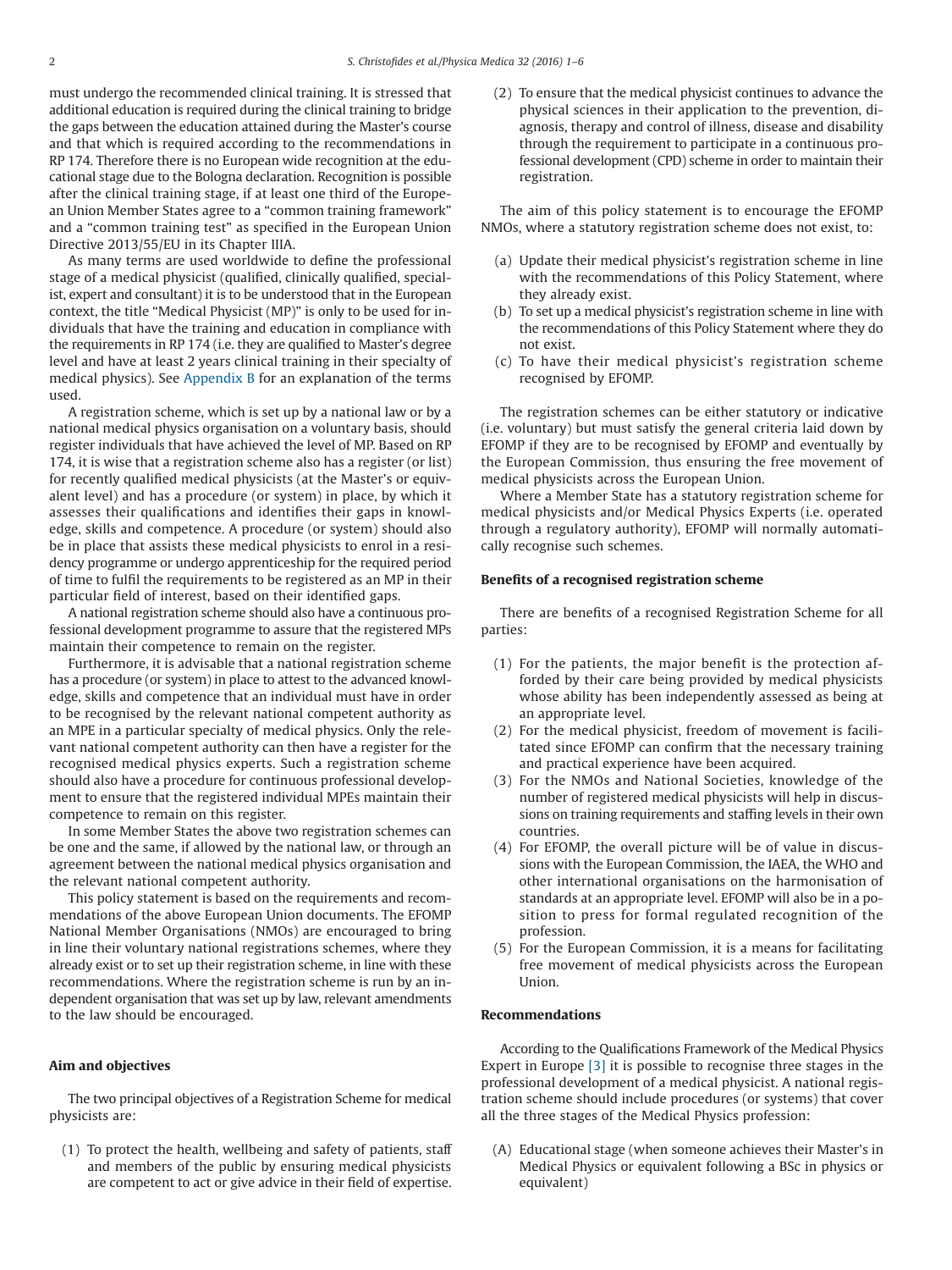- (B) Clinically Competent stage (when one has achieved the required KSCs to work alone and has the corresponding recognition)
- (C) Medical Physics Expert stage (when the MP achieves the required KSCs to EQF Level 8 and hence be recognised by the relevant national competent authority as a Medical Physics Expert).

All these stages need to be accommodated since Medical Physicists at each stage need, in most Member States, to be employed after or concurrently with the Master's stage in order to progress through Lifelong Learning to the other two stages. If these Medical Physicists are not registered or recognised, then they will not easily be employed. Each stage needs to be harmonised and accepted by all Member States in order for the profession to be recognised by the European Union and to be able to move freely and be employed across the European Union.

It is also important that any registration scheme should, to start with, recognise the persons that have been working as medical physicists for some years before the registration scheme is set up, irrespective if they fulfil the requirements of the registration scheme or not. For the clinically competent stage, usually a period of five years minimum prior to the start of the registration scheme is universally acceptable (the so called "Grandfathering clause"). Procedures (or systems) should be put in place to assist these medical physicists to achieve the requirements of the registration scheme though Lifelong Learning if they want to progress to the higher levels of the medical physics profession.

In order to reach harmonisation in the recognition of the Medical Physics profession and to allow free mobility of the Medical Physicists between the EU Member States, it is recommended that a formal mechanism for recognising an individual's status as a Medical Physicist should be put in place in each EU member State by appointing, through a legal instrument, a Registration Council or Equivalent, specifically for the registration of Medical Physicists. The registration of the Medical Physicists should be based on the recommendations specified in RP 174 [\[3\].](#page-5-2)

The criteria that EFOMP will look at before accepting a national Registration Scheme are:

- (1) A clear statement of the aims of the scheme including the levels of recognition.
- (2) A properly constituted Registration Council or equivalent. Smaller organisations to which this task has been delegated to, can consider having an EFOMP representative on their Council or equivalent, at least for the first few years, to ensure harmonisation of standards.
- (3) A clear statement of criteria of scientific knowledge and practical competencies for inclusion on the Register. It is recommended that these are in line with the learning outcomes prescribed in RP174 at the appropriate level in order to meet the requirements of paragraph 2 of article 49a of Directive 2013/55/EU [\[1\]](#page-5-0) (see Appendix A).
- (4) Evidence that there is a training programme that is consistent with the RP 174 and the EFOMP policy statement on education and training.
- (5) A mechanism for identifying expert areas of registrants (e.g. Radiotherapy, Diagnostic and Interventional Radiology, Nuclear Medicine, etc.).
- (6) A regular renewal mechanism with a requirement for evidence of continuing activity in relevant areas (enrolment in a CPD scheme, see EFOMP policy statement No. 10 [\[5\]\)](#page-5-4).
- (7) Agreed rules of Professional Conduct, in line with the EFOMP Policy statement No. 11 [\[6\].](#page-5-5)
- (8) Definition of Professional Misconduct and procedures for disciplinary action. Agreement in principle to investigate reported

cases of professional misconduct. Details of the procedures adopted need to be provided.

EFOMP does not wish to be over-prescriptive in deciding the nature of Registration Schemes. However, it recognises that further guidance need to be added in order to reach a standardised format. Therefore, the chairperson and the members of the EFOMP Professional Matters Committee are ready to assist the EFOMP NMOs to set up their registration schemes.

#### **Application procedure**

NMOs and National Societies that have formulated registration schemes which they believe to be in accordance with the above guidelines are invited to submit details to the EFOMP Professional Matters Committee Chairperson, preferably in electronic format and translated into English, at: [professionalmatterscommittee@efomp.org.](mailto:professionalmatterscommittee@efomp.org)

Approved registration schemes will be issued with a certificate of approval that will be valid for five years. One year before the expiry date, the national registration scheme must submit a renewal request. If, at any time during the approved period, there are changes to the approved registration scheme, these must be notified to the Professional Matters Committee to be examined to make sure that they still fulfil the requirements of this Policy Statement.

A list of Registration Schemes that have been approved by EFOMP will be published from time to time on the EFOMP website.

EFOMP will give the fullest possible support to promoting recognised schemes and to any individual registered on such a scheme.

#### **Procedure to be followed after EFOMP approval**

According to paragraph 3 of article 49a of Chapter IIIA of Directive 2013/55/EU (see the Appendix A), EFOMP intends to submit to the European Commission suggestions for a common training framework which meets the conditions laid down in paragraph 2 of article 49a, when at least a third of the Member States of the European Union have registration schemes with education and training components in line with the learning outcomes of RP 174.

Furthermore, EFOMP is in the process of setting up an examination board in accordance with article 49b of Chapter IIIA of Directive 2013/55/EU (see the Appendix A). EFOMP intends to submit to the European Commission suggestions for a common training test which meets the conditions laid down in paragraph 2 of article 49b, when at least a third of the Member States of the European Union agree to accept the common training test of the EFOMP Examination Board.

It is therefore important that the registration schemes of the EFOMP NMOs be as harmonised as closely as possible.

Once the above have been implemented and approved according to the conditions of Chapter IIIA of Directive 2013/55/EU, the Medical Physics Profession can be recognised by the European Union with all the benefits of free movement across the European Union.

#### **Summary**

The Guidelines present the conditions of the national registration schemes for Medical Physicists required for EFOMP approval. Adherence to these conditions by at least one third of the EFOMP NMOs that are also European Union Member States will allow EFOMP to submit to the European Commission suggestions for a common training framework and a common training test in order to achieve recognition of the Medical Physics Profession by the European Union.

The EFOMP National Member Organisations are encouraged to update their Medical Physics registration schemes where these exist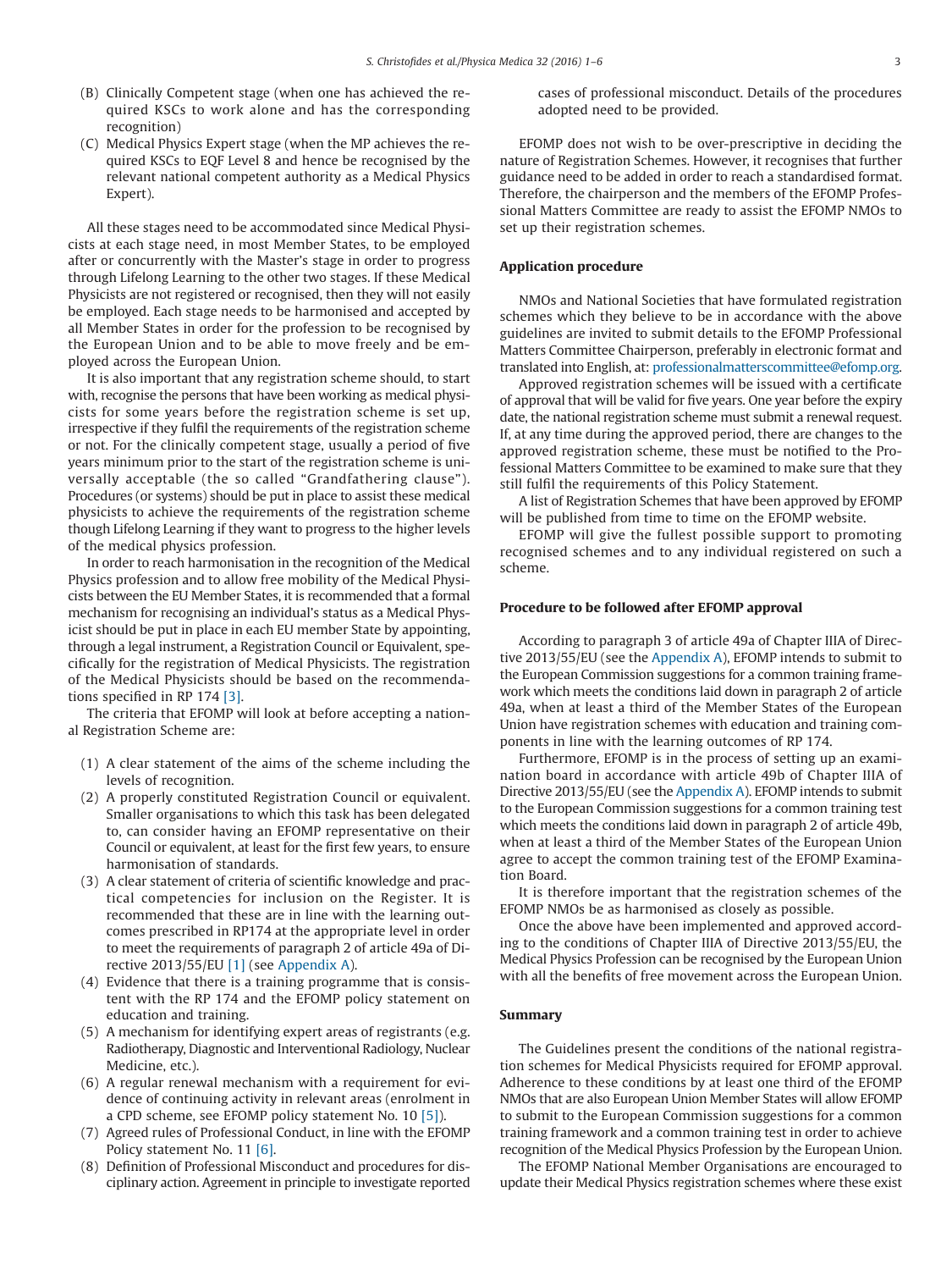or develop registration schemes for Medical Physicists taking into account the present Policy Statement.

### **Acknowledgements**

The authors acknowledge the help of the EFOMP Officers in compiling this Policy Statement.

**Appendix A Extract from Directive 2013/55/EU of the European Parliament and of the Council of 20 November 2013 amending Directive 2005/36/EC on the recognition of professional qualifications and Regulation (EU) No 1024/2012 on administrative cooperation through the Internal Market Information System ('the MI Regulation')**

#### *Chapter IIIA*

*Automatic recognition on the basis of common training principles* Article 49a

Common training framework

- (1) For the purpose of this Article, 'common training framework' means a common set of minimum knowledge, skills and competences necessary for the pursuit of a specific profession. A common training framework shall not replace national training programmes unless a Member State decides otherwise under national law. For the purpose of access to and pursuit of a profession in Member States which regulate that profession, a Member State shall give evidence of professional qualifications acquired on the basis of such a framework the same effect in its territory as the evidence of formal qualifications which it itself issues, on condition that such framework fulfils the conditions laid down in paragraph 2.
- (2) A common training framework shall comply with the following conditions:
	- (a) The common training framework enables more professionals to move across Member States;
	- (b) The profession to which the common training framework applies is regulated, or the education and training leading to the profession is regulated in at least one third of the Member States;
	- (c) The common set of knowledge, skills and competences combines the knowledge, skills and competences required in the systems of education and training applicable in at least one third of the Member States; it shall be irrelevant whether the knowledge, skills and competences have been acquired as part of a general training course at a university or higher education institution or as part of a vocational training course;
	- (d) The common training framework shall be based on levels of the EQF, as defined in Annex II of the Recommendation of the European Parliament and of the Council of 23 April 2008 on the establishment of the European Qualifications Framework for lifelong learning  $(1)$ ;
	- (e) The profession concerned is neither covered by another common training framework nor subject to automatic recognition under Chapter III of Title III;
	- (f) The common training framework has been prepared following a transparent due process, including the relevant stakeholders from Member States where the profession is not regulated;
- (3) Representative professional organisations at Union level, as well as national professional organisations or competent authorities from at least one third of the Member States, may submit to the Commission suggestions for common training frameworks which meet the conditions laid down in paragraph 2.
- (4) The Commission shall be empowered to adopt delegated acts in accordance with Article 57c to establish a common training framework for a given profession based on the conditions laid down in paragraph 2 of this Article.
- (5) A Member State shall be exempted from the obligation of introducing the common training framework referred to in paragraph 4 on its territory and from the obligation of granting automatic recognition to the professional qualifications acquired under that common training framework if one of the following conditions is fulfilled:
	- (a) There are no education or training institutions available in its territory to offer such training for the profession concerned;
	- (b) The introduction of the common training framework would adversely affect the organisation of its system of education and professional training;
	- (c) There are substantial differences between the common training framework and the training required in its territory, which entail serious risks for public policy, public security, public health or for the safety of the service recipients or the protection of the environment.
- (6) Member States shall, within six months of the entry into force of the delegated act referred to in paragraph 4, notify to the Commission and to the other Member States:
	- (a) The national qualifications, and where applicable the national professional titles, that comply with the common training framework; or
	- (b) Any use of the exemption referred to in paragraph 5, along with a justification of which conditions under that paragraph were fulfilled. The Commission may, within three months, request further clarification if it considers that a Member State has provided no or insufficient justification that one of these conditions has been fulfilled. The Member State shall reply within three months of any such request.

The Commission may adopt an implementing act to list the national professional qualifications and national professional titles benefiting from automatic recognition under the common training framework adopted in accordance with paragraph 4.

(7) This Article also applies to specialties of a profession, provided such specialties concern professional activities the access to and the pursuit of which are regulated in Member States, where the profession is already subject to automatic recognition under Chapter III of Title III, but not the specialty concerned.

#### Article 49b Common training tests

(1) For the purpose of this Article, a 'common training test' means a standardised aptitude test available across partici-<sup>1</sup> OJ C 111, 6.5.2008, p. 1. **If any contract and reserved to holders of a particular 1** OJ C 111, 6.5.2008, p. 1.

<sup>(</sup>g) The common training framework permits nationals from any Member State to be eligible for acquiring the professional qualification under such framework without first being required to be a member of any professional organisation or to be registered with such organisation.

<span id="page-3-0"></span>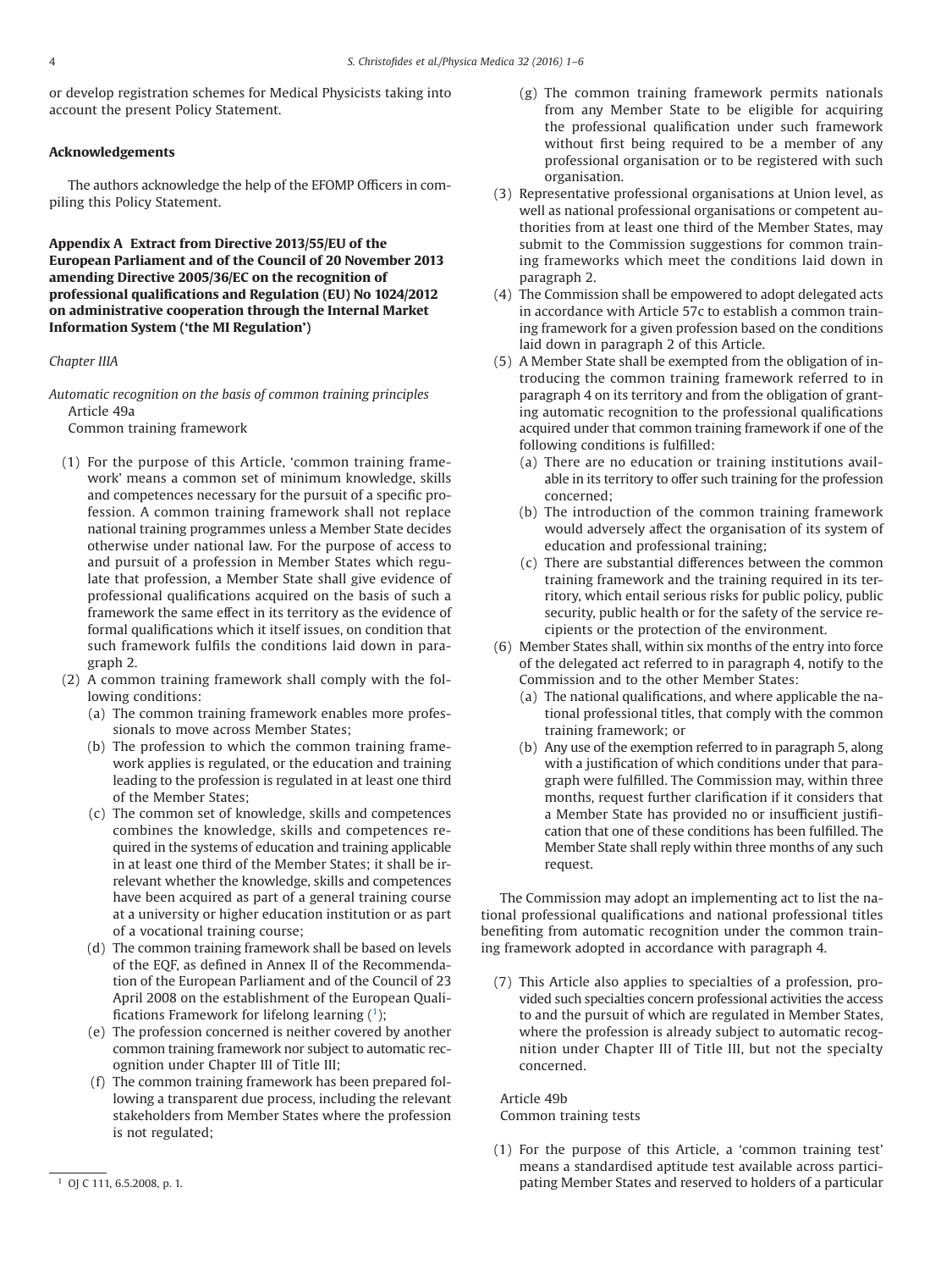professional qualification. Passing such a test in a Member State shall entitle the holder of a particular professional qualification to pursue the profession in any host Member State concerned under the same conditions as the holders of professional qualifications acquired in that Member State.

- (2) The common training test shall comply with the following conditions:
	- (a) The common training test enables more professionals to move across Member States;
	- (b) The profession to which the common training test applies is regulated, or the education and training leading to the profession concerned is regulated in at least one third of the Member States;
	- (c) The common training test has been prepared following a transparent due process, including the relevant stakeholders from Member States where the profession is not regulated;
	- (d) The common training test permits nationals from any Member State to participate in such a test and in the practical organisation of such tests in Member States without first being required to be a member of any professional organisation or to be registered with such organisation.
- (3) Representative professional organisations at Union level, as well as national professional organisations or competent authorities from at least one third of the Member States, may submit to the Commission suggestions for common training tests which meet the conditions laid down in paragraph 2.
- (4) The Commission shall be empowered to adopt delegated acts in accordance with Article 57c to establish the contents of a common training test, and the conditions required for taking and passing the test.
- (5) A Member State shall be exempted from the obligation of organising the common training test referred to in paragraph 4 on its territory and from the obligation of granting automatic recognition to professionals who have passed the common training test if one of the following conditions is fulfilled:
	- (a) The profession concerned is not regulated on its territory;
	- (b) The contents of the common training test will not sufficiently mitigate serious risks for public health or the safety of the service recipients, which are relevant on its territory;
	- (c) The contents of the common training test would render access to the profession significantly less attractive compared to national requirements.
- (6) Member States shall, within six months of the entry into force of the delegated act referred to in paragraph 4, notify to the Commission and to the other Member States:
	- (a) The available capacity for organising such tests; or
	- (b) Any use of the exemption referred to in paragraph 5, along with the justification of which conditions under that paragraph were fulfilled. The Commission may, within three months, request further clarification, if it considers that a Member State has provided no or insufficient justification that one of these conditions has been fulfilled. The Member State shall reply within three months of any such request.

The Commission may adopt an implementing act to list the Member States in which the common training tests adopted in accordance with paragraph 4 are to be organised, the frequency during a calendar year and other arrangements necessary for organising common training tests across Member State.

#### **Appendix B Explanation of terms used in defining the level of medical physicists**

The International Atomic Energy Agency, through its publications, recommends two levels of Medical Physicists:

- Qualified Medical Physicist (QMP). When someone achieves their Master's in Medical Physics or equivalent
- Clinically Qualified Medical Physicists (CQMP). When one has achieved the required KSCs to work alone and has the corresponding recognition

The second level is implied in the International Basic Safety Standards [\[1\]](#page-5-0) in the definition of Medical Physicist:

"Medical physicist: A health professional with specialist education and training in the concepts and techniques of applying physics in medicine and competent to practise independently in one or more of the subfields (specialties) of medical physics.

I Competence of persons is normally assessed by the State by having a formal mechanism for registration, accreditation or certification of medical physicists in the various specialties (e.g. diagnostic radiology, radiation therapy, nuclear medicine). States that have yet to develop such a mechanism would need to assess the education, training and competence of any individual proposed by the licensee to act as a medical physicist and to decide, on the basis of either international accreditation standards or standards of a State where such an accreditation system exists, whether such an individual could undertake the functions of a medical physicist, within the required specialty".

Additionally in the European Union the Medical Physics Expert is defined as:

"medical physics expert, means an individual or, if provided for in national legislation, a group of individuals, having the knowledge, training and experience to act or give advice on matters relating to radiation physics applied to medical exposure, whose competence in this respect is recognised by the competent authority"

Internationally a number of terms are used to signify different levels of the Medical Physics Profession. These are not clearly defined and depending on the context used they could mean the same level. Same examples are given below to illustrate the confusion that currently exists.

For example the term "*Medical Physics Expert*" as defined by the European Union Directive 2013/59/Euratom, is not equivalent to "*Medical Physics Specialist*". This is evident from the definition of the two words (from the Oxford dictionary):

*Expert:* is a person who is very knowledgeable about or skilful in a particular area

*Specialist:* is a person who concentrates primarily on a particular subject or activity; a person highly skilled in a specific and restricted field

For example one may be a Medical Physics Expert in Nuclear Medicine and/or a Medical Physics Specialist in PET/CT.

The term "*Expert*", if referred to an individual, is closer related to the term "*Consultant"* (defined by the Oxford dictionary as a person who provides expert advice professionally).

Considering and analysing the definition of "*Medical Physics Expert*" as given by Directive 2013/59/Euratom, it should be understood that this definition is still very confusing. It may be considered that the term "*Medical Physics Expert*" is not a person, but a function that needs to be fulfilled by someone (an individual)